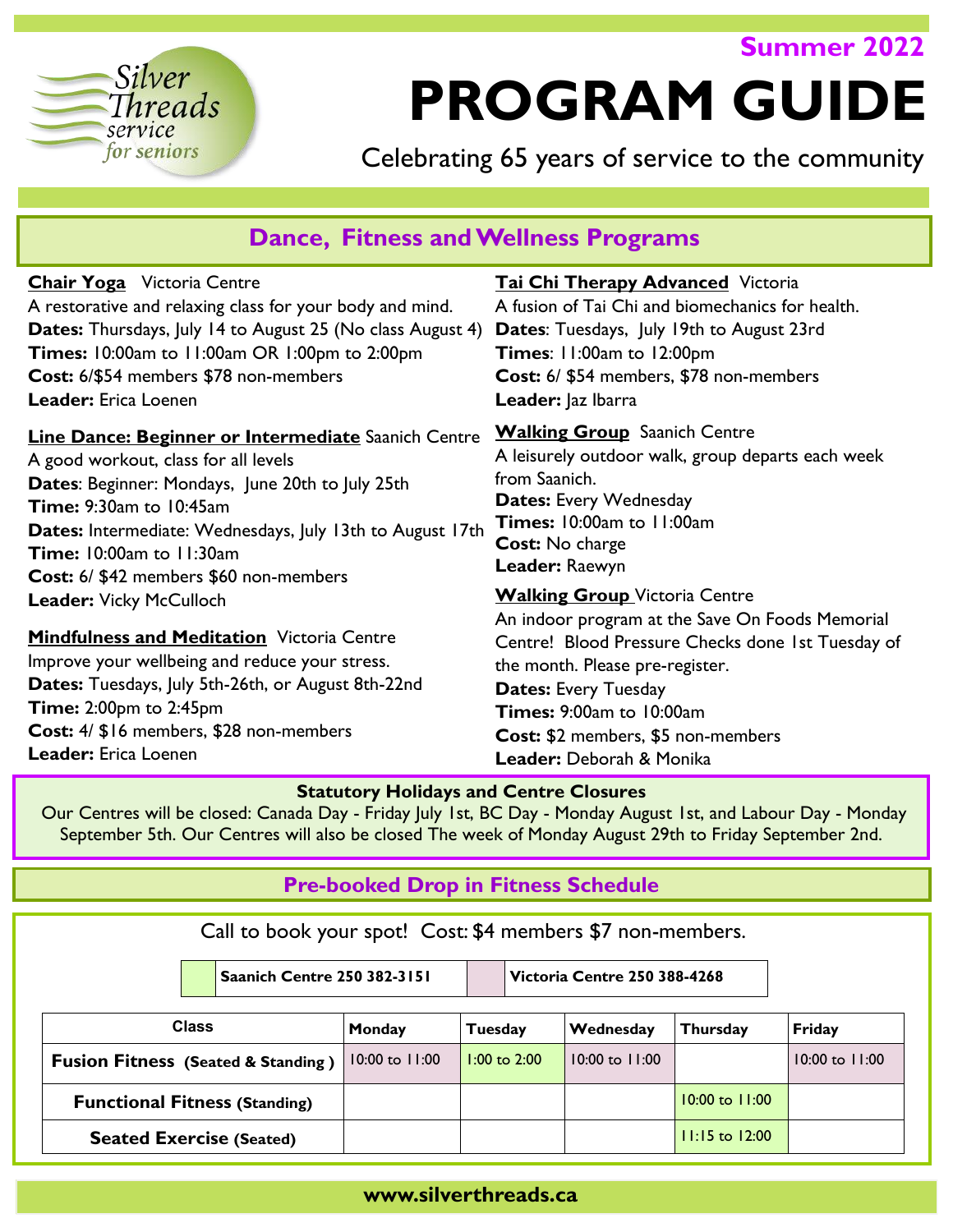## **Education and Discussion Programs**

#### **Lunch and Listen** Victoria Centre

A sandwich lunch with guest presenters followed by lively group discussion.

**Times:** 11:30am to 1:00pm on Thursdays,

**Cost:** \$5 members, \$7 non-members

**July 14th - "Center of The Universe"** A virtual tour of the Plaskett telescope on Observatory Hill. Learn about the history of the telescope and astronomy.

**July 28th - Anne Glover Storyteller & Performer**  Anne tells multicultural tales with string figures from around the globe. Try your hand at some basic string figures **August 11th - "Music is Amazing"** Enjoy playing easy per-

cussive instruments while sharing the joy of playing and having fun with music. No music experience necessary.

**August 25th - "Victorian Women"** A presentation on Victorian Women (in Victoria) by the Old Cemeteries Society.

**Funding is provided by Island Health and the City of Victoria Strategic Planning Grant Program.**

## **Memory PLUS Practice Laughter, Useful Strategies**

Memory PLUS is a Silver Threads Service program for those 55+ who would like to enhance their memory skills in an active and social group setting. The PLUS stands for Practice, Laughter, Useful Strategies. We are now offering in person classes. Call 250 388-4268 for more information. **Fall Dates:** September 14th to October 19th,

 or October 26th to November 30th Victoria classes: Wednesday mornings **Times:** 9:30am to 11:30am Saanich classes: Wednesday afternoons **Times:** 1:00pm to 3:00pm **Cost:** 6 classes \$54 members, \$78 non-members **Leader:** Lisa Coulson

**Summer Outings Offsite Various Locations** Register through our Victoria Centre for a fun afternoon outing with lunch and an activity. **Days & Times:** July 21st12:30pm to 4:00pm,

August 18th 11:30am to 3:00pm **Cost:** \$18 members, \$ 25 non members. Includes IMAX or walking tour ticket, meals not included. **July 21st - "Legislature Lunch and IMAX"**  We'll start with lunch at the Legislative Dining Room and then head over to the RBCM for the Imax show Ireland. Imax ticket is included, lunch is extra. Bring photo ID & proof of vaccination for admission to Legislature Dining Room. Must be able to walk from the Legislature to the Royal BC Museum.

**Aug 18th - "Steamship Grill and Walking Tour"**  Let's meet for lunch at the Steamship Grill and then enjoy an informal walk with the Maritime Museum of BC, where we'll share maritime stories, look for memories of the past, and consider what Victoria's history means for us today. Walking tour is included, lunch is extra. Must be comfortable walking a slow pace for 1to1.5 hours.

**Movies** Victoria and Saanich Centres Join us at the centres for a monthly movie with friends. **Times:** 1:00pm to 3:00pm **Cost:** \$2 members, \$5 non-members **Saanich**, July 19th - **Beautiful Day in the Neighborhood** August 16th - **Leave No Trace Victoria**, July 26th - **Hidden Figures** August 23rd - **Christopher Robin**

# **Saanich Sports and Physical Programs**

**Saanich Centre 250 382-3151 Call to book your spot!**

## Pickleball: \$4 members \$7 non-members. All other programs cost: \$2 members \$5 non-members

| Program                   | Monday                 | <b>Tuesday</b>    | Wednesday                         | <b>Thursday</b>        | Friday                 |
|---------------------------|------------------------|-------------------|-----------------------------------|------------------------|------------------------|
| <b>Table Tennis</b>       |                        | 9:30am to 11:30am |                                   |                        | $9:30$ am to $1:30$ am |
| <b>Carpet Bowling</b>     |                        |                   | $9:30$ am to $1:30$ am            |                        | $9:30$ am to $1:30$ am |
| <b>Pickleball</b>         | $1:00$ pm to $3:00$ pm |                   | $1:00$ pm to $3:00$ pm<br>Coached |                        | $1:00$ pm to $3:00$ pm |
| <b>Floor Shuffleboard</b> |                        |                   |                                   | $1:00$ pm to $2:30$ pm |                        |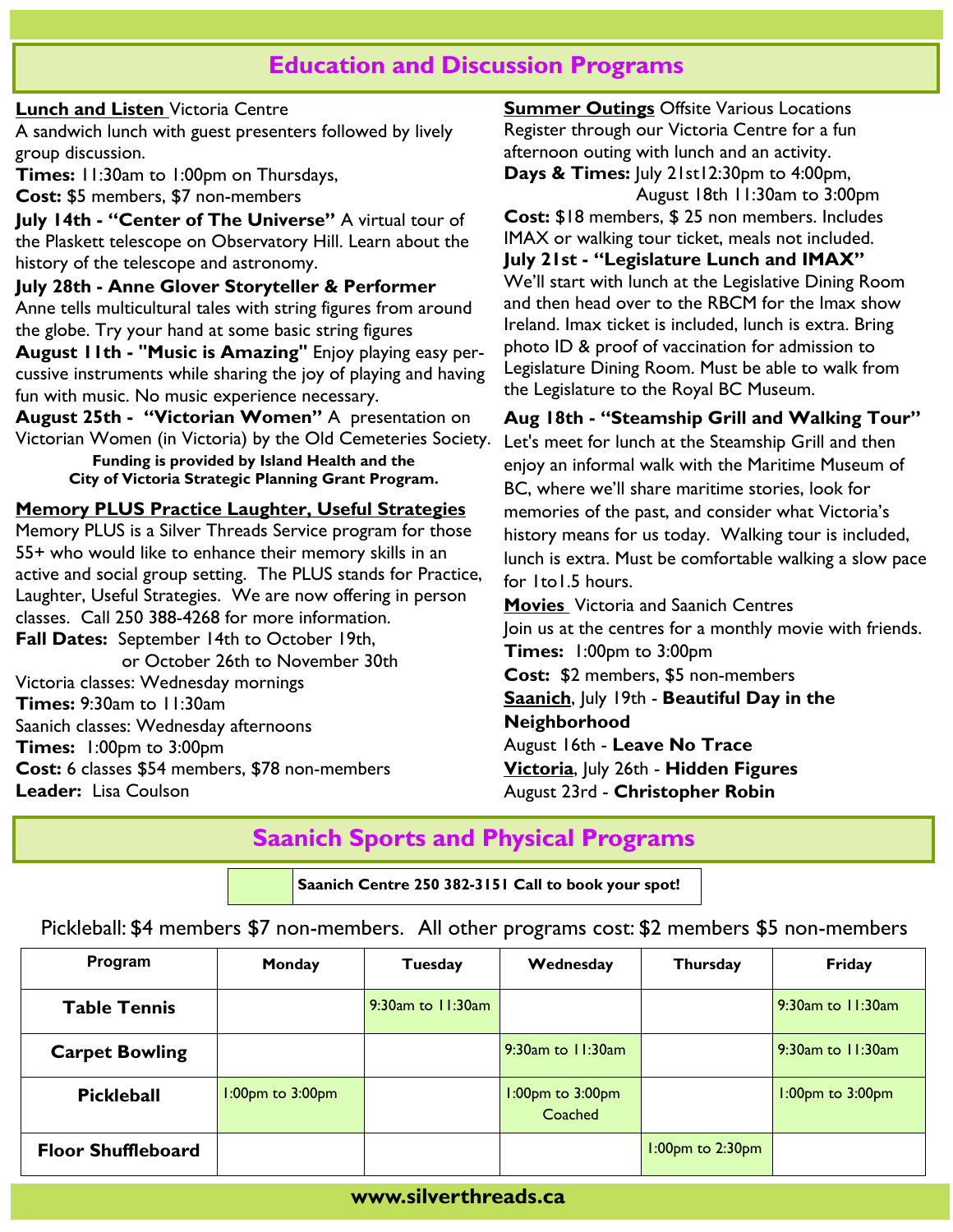## **Summer Art Workshops**

Here's a great way to spend a summer afternoon exploring your creativity. Join us each Wednesday afternoon at the Victoria Centre for an art workshop from 1:30pm to 3:00pm. Each week will feature a different medium, themed project and facilitator.

#### **July 6th: Rock Painting - Seaside Theme**

Paint your favourite summer theme on a keepsake rock. Use mandala dots or other painting techniques. Lead by Adele \$4 members, \$7 non-members

#### **July 13th: Sea Glass Jewelry**

Create your own sea glass necklace, bracelet, earrings, or other one-of-a-kind jewelry. Using locally sourced material, our workshop leader will guide you through the wire-wrapping process, connecting each piece to stories and histories of local areas around Vancouver Island. Lead by the Maritime Museum of BC \$4 members, \$7 non-members

#### **July 20th: Paint and Collage**

Get in touch with your creative nature by using different tools with paint and collage. Lead by Pat and Christine \$4 members, \$7 non-members

## **July 27th: Plant Printed Scarves**

Learn how to use plants to dye materials and make unique prints on a scarf. Walk out of this workshop with a beautiful new addition to your wardrobe!  *\*\*\*This week only 1:00pm to 3:00pm\*\*\**

Lead by Joan \$20 members, \$25 non-members (includes cost of scarf)

## **August 3rd: Multi Media**

Explore your creative side through the use of multimedia. Experiment with new mediums and creating unlikely combinations. Lead by Pat and Christine \$4 members, \$7 non-members

#### **August 10th: Sea Lanterns**

Our workshop leader will guide you through the process of transforming a simple mason jar into your own nautical-themed "sea lantern". We'll also share stories of some of British Columbia's lighthouses that dot our coastal shoreline. Lead by the Maritime Museum of BC \$4 members, \$7 non-members

### **August 17th: Multi Media**

Explore your creative side through the use of multimedia. Experiment with new mediums and creating unlikely combinations. Continue building off your past projects or start something new. Lead by Pat and Christine \$4 members, \$7 non-members

#### **August 24th: Multi Media**

Explore your creative side through the use of multimedia. Experiment with new mediums and creating unlikely combinations. Continue building off your past projects or start something new. Lead by Pat and Christine \$4 members, \$7 non-members

## **Weekly Cards and Games**

**Cost:** \$2 members, \$5 non-members. Call to book your spot! **Saanich Centre 250 382-3151 Victoria Centre 250 388-4268**

| Monday                                       | Tuesday                    | Wednesday                     | <b>Thursday</b>                    | Friday                                 |
|----------------------------------------------|----------------------------|-------------------------------|------------------------------------|----------------------------------------|
| Mahjong<br>$10:00$ am to $11:30$ am          |                            | Snooker*<br>9:30am to 12:30pm |                                    | Cribbage<br>1:00pm to 3:00pm           |
| Social Bridge<br>11:45am to 2:30pm           |                            |                               | Cribbage<br>1:00pm to 3:00pm       | Scrabble<br>1:00pm to 3:00pm           |
| <b>Duplicate Bridge</b><br>12:30pm to 3:30pm | Euchre<br>1:00pm to 2:30pm |                               | Scrabble<br>$1:00$ pm to $3:00$ pm | <b>Mixed Games</b><br>1:00pm to 3:00pm |

\*The snooker table at the Saanich Centre is available to be booked for additional practice time by calling 250 382 3151

## **www.silverthreads.ca**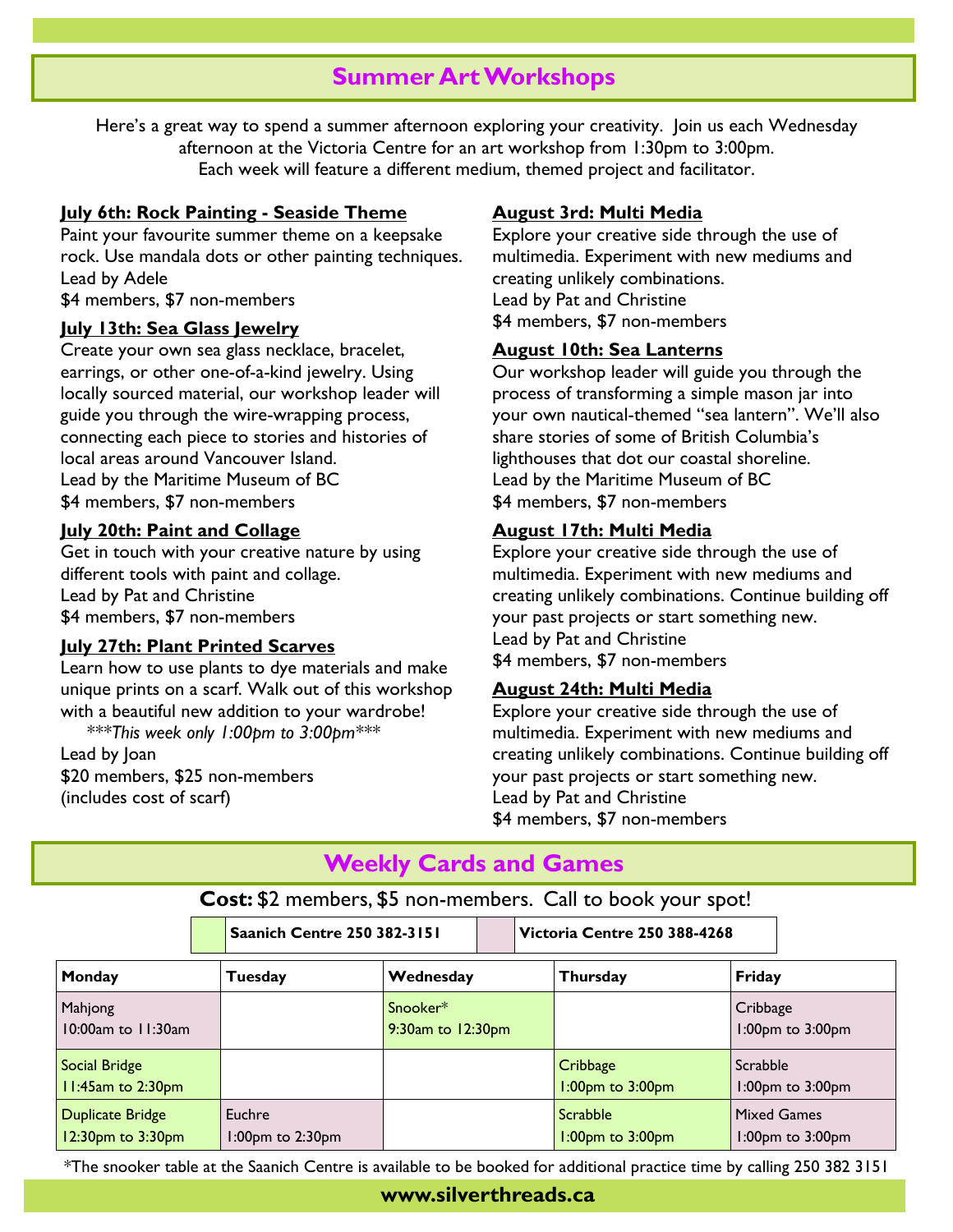## **Creative Arts Programs**

**Book Club** Victoria Centre Our July read is "Fifty Words For Rain" Written by author Asha Lemmie Our August read is "Eleanor Oliphant is Completely Fine" Written by Gail Honeyman **Dates:** Wednesday, July 27th & August 24th **Times:** 10:30am to 11:30am **Cost:** \$2 members, \$5 non-members **Leader:** Adele

**Chinese Brush Painting** Victoria Centre A self-directed group of experienced artists that meet weekly. **Dates:** Every Friday **Times:** 12:30pm to 2:00pm **Cost:** \$2 members, \$5 non-members

**Jubilee Clarinet Choir\*** Saanich Centre A self-directed musical group that practice weekly. **Dates:** Every Friday **Times:** 1:30pm to 3:30pm **Cost:** \$2 members, \$5 non-members

**Music Appreciation** Saanich Centre Explore different music themes through discussion, trivia, listening and singing. **Dates:** Wednesdays July 6th to 27th

July 6 - **Canadian Music** July 13 - **Music of The 50s** July 20 - **Broadway Musicals** July 27 - **Musical Trip Around The World** Times: 10:00am to 11:00am Cost: \$2 members, \$5 non-members Leader: Lisa Coulson

**Music Bingo** Victoria Centre Bingo with a musical twist. Listen and mark your cards. Dates: July 25th & August 22nd Times: 1:30pm to 3:00pm Cost \$2 members, \$5 non-members Leader: Brian

**Painting Drop-in** Saanich Centre A self directed painting group. **Dates:** Tuesdays **Times:** 10:00am to 12:00pm **Cost:** \$2 members, \$5 non-members **Random Crafts of Kindness** Victoria Centre A social group that knits, crafts and does projects. **Dates:** Every Friday **Times:** 9:30am to 11:30am **Cost:** \$2 members, \$5 non-members

**Song Circle\*** Victoria Centre Join Patrick to sing and play in a relaxed group. **Dates:** Mondays, July 11th & 25th, August 8th **Times:** 1:30pm to 3:00pm **Cost:** \$2 members, \$5 non-members **Leader:** Patrick Smith

**Weaving** Saanich Centre A self-directed creative class for fiber arts. **Dates:** Every Tuesday **Times:** 1:00pm to 3:00pm **Cost:** \$2 members, \$5 non-members

**Woodcarving** Saanich Centre Bring your own project and work with friends in the shop. **Dates:** Mondays and Thursdays **Times:** 9:30am to 11:30am **Cost:** \$2 members, \$5 non-members

## **Try It Free Week!** September 6th to 9th, 2022

The Saanich and Victoria Centres will be offering a variety of classes for you to try. Carpet Bowling, Fitness, Tai Chi, Yoga, and Memory PLUS are just a few. A full schedule will be available in the Fall Program Guide

## **Fall 2022 Program Guide**

Our Fall 2022 Program Guide will be available August 15th for pickup and on our website. Look for returning favourites such as:

- Memoir Writing
- Ukulele Lessons
- Silver Threads Singers
	- Memory PLUS
		- And others

Or look for new offerings including: Yoga, Conversation Circle, and more! To be put on an interest list for specific programs call our centres: Victoria Centre - 250 388 4268

Saanich Centre - 250 382 3151